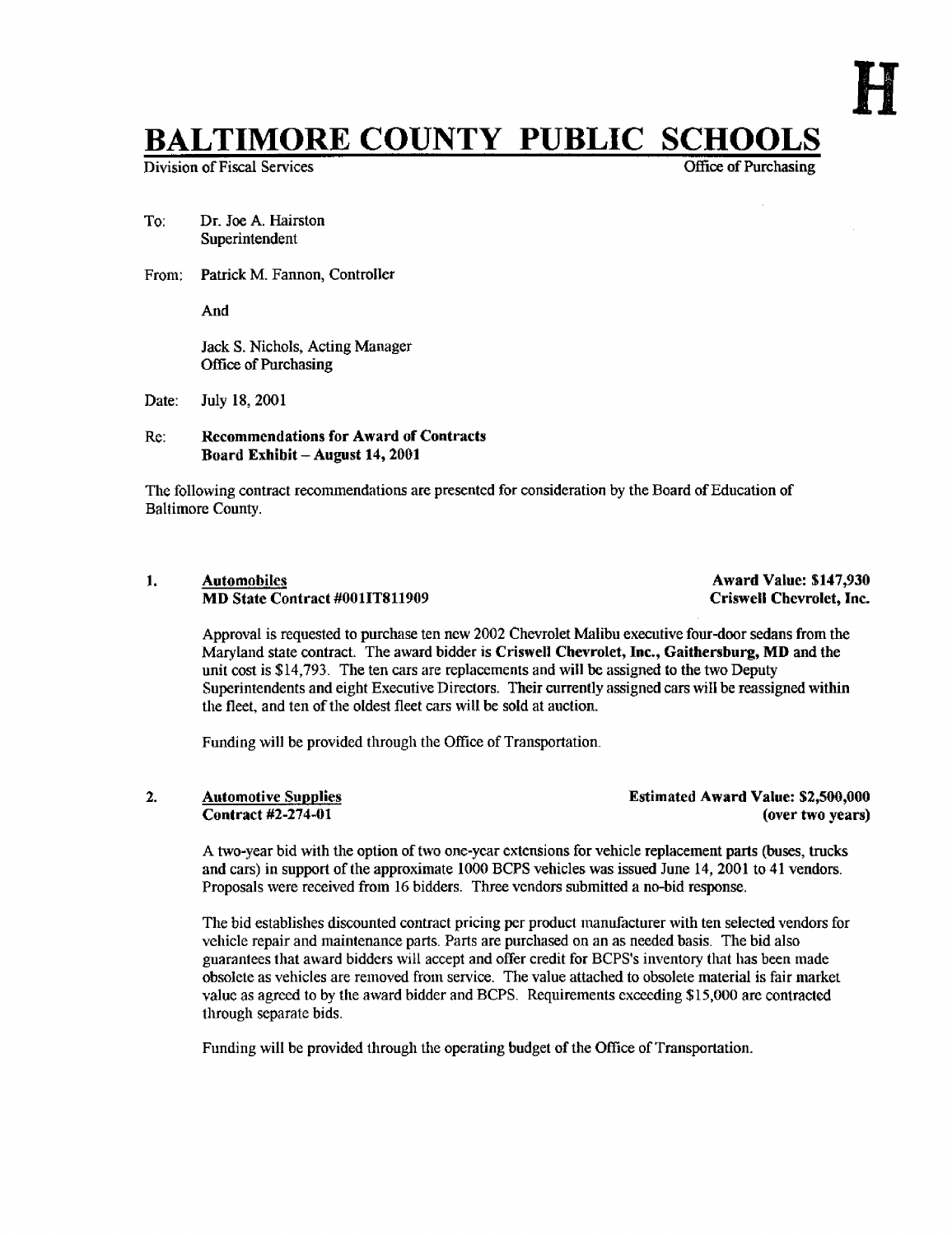Estimated Award Value: 531,000

### 3. Contracted Services: Physical Exams Estimated Award Value: \$77,120 Second One-Year Extension Contract # 8-802-99

A multi-year bid was issued on July 30, <sup>1998</sup> to <sup>21</sup> vendors to provide physical exams for school bus drivers and other Commercial Drivers License (CDL) holders (Distribution Services, Food Services, Maintenance, etc .) and to monitor exposure to asbestos, lead and PCB (polychlorinated biphenyl) for the Division of Physical Facilities' employees. An award of contract was approved by the Board of Education on September 8, 1998.

The specification was designed to allow an initial two year contract with the option to extend the contract for two additional one year periods . The Department of Benefits/Risk Management and the Office of Purchasing are recommending extension for the last and final year to the participating vendors.

| <b>Award Bidders</b>                       | <b>CDL</b> Exams | Asbestos Lead       | PCB       |
|--------------------------------------------|------------------|---------------------|-----------|
|                                            |                  | <b>Fee Per Test</b> |           |
| Concentra Medical Centers, Elkridge, MD    | \$20.00          |                     |           |
| Maryland General Care, Inc., Baltimore, MD |                  | \$70.00 \$67.00     | - \$93.00 |

The contractors have agreed to honor the pricing, terms and conditions of their original proposals for a one-year extension of the contract through August 30, 2002.

The estimated award value for Concentra Medical, Elkridge, MD is \$70,120 and the estimated award value for Maryland General Care, Inc., Baltimore, MD is \$7,000. Funding will be provided by the operating budget of the Offices of Transportation, Food & Nutrition Services, Distribution Services, and Maintenance.

4. Contracted Services: Outward Bound Expeditionary Learning Fourth One-Year Extension Contract #5-516-99 Expeditionary Learning Outward Bound

Middle River Middle School has been participating in a multi year expeditionary learning program approved by the Maryland State Department of Education as a resource for improving student achievement. MSDE approved several programs as avenues to improve MSPAP scores through alternative teaching methods. The Expeditionary Learning Program was approved by the State for Middle River Middle School because it most closely fits the needs of the students, teachers, and school administrators. Students, faculty and staff work together to implement the expeditionary learning design as the primary framework for whole school change with the goals of improving teaching and learning skills at the school. The program was not selected through a bid process. The program was selected as part of an application process for <sup>a</sup> MSDE Challenge Grant submitted by the school . Approval of the grant was based upon the acceptance of the Outward Bound Expeditionary Learning program as the vehicle for improving student achievement.

On August 8, 2000, the Board of Education approved year four of the program at Middle River Middle School. Middle River is now requesting approval to extend the program for a fifth year. The projected fees for the 2001-02 school year are \$31,000 for students and teachers in Grades 6, 7, and <sup>8</sup>

Middle River Middle School and the Offices of Educational Accountability and Purchasing are recommending <sup>a</sup> one-year extension of the contracts to Expeditionary Learning Outward Bound, Cambridge, MA in the amount of \$31,000 . Funding for the program will be provided by <sup>a</sup> MSDE Challenge Grant.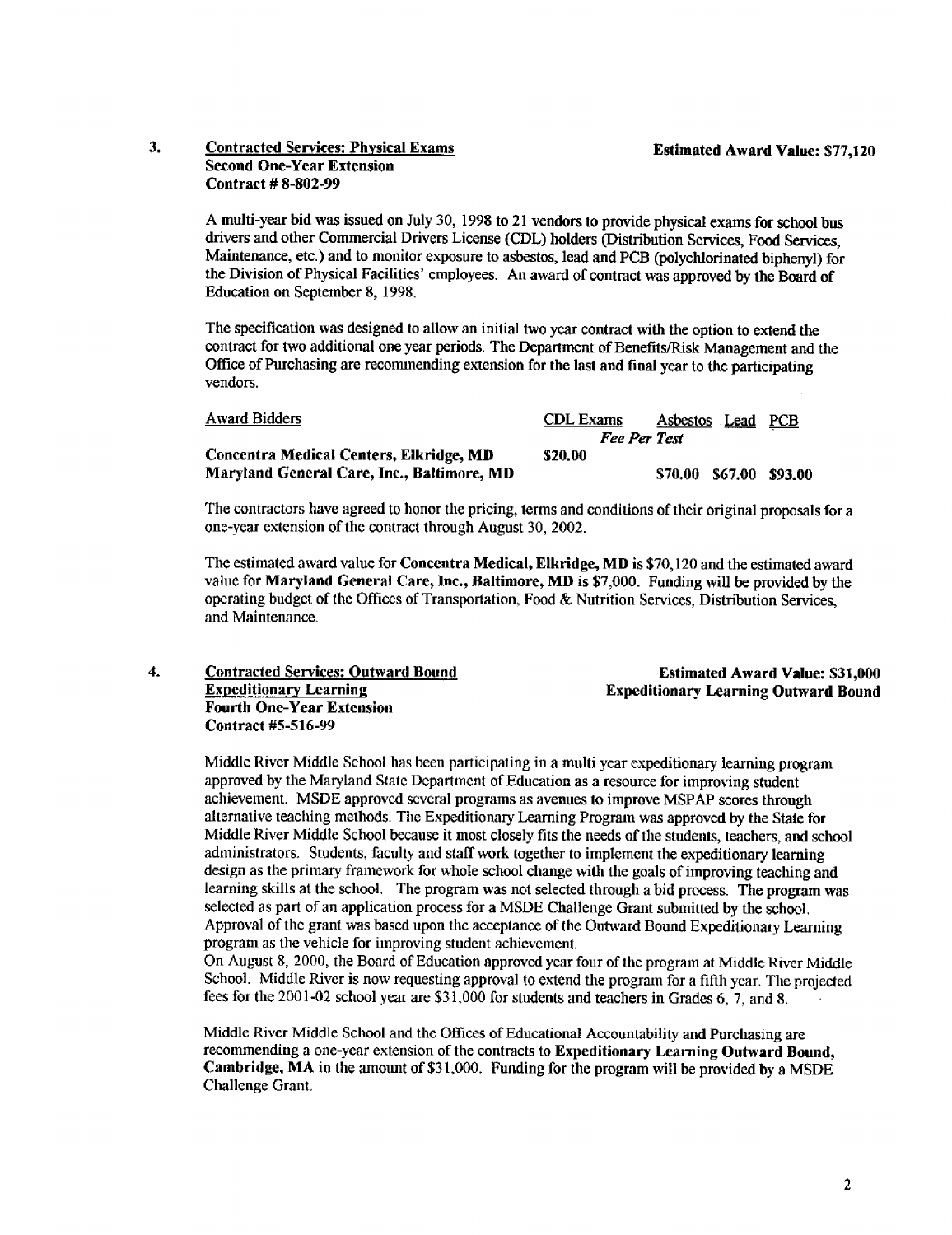# 5. Contracted Services: Sylvan Learning<br>One-year Extension Sylvan Learning Sylvan Learning Systems. Inc. Contract #1-105-96

Sylvan Learning Systems, Inc.

A one-year extension of contract is recommended to Sylvan Learning Systems, Inc., Baltimore, MD for services at Grange Elementary and Riverview Elementary Schools.

The focus of the program at Grange Elementary School is instructional support in reading and study skills for all Grade 3 students, i.e., approximately 100 students. Students entering the program are evaluated through a series of pretests and Sylvan conferences with faculty and school administrators. Students are then assigned to one of three study tracks, using an individually designed program for each student. The fee for the  $2001-02$  school year is  $$80,000$ .

The focus of the program at Riverview Elementary School is instructional support for students in Grade 3 also. Services are provided to supplement BCPS's curriculum in reading and writing language skills for approximately 100 students. Sylvan provides pretest assessment prior to a student entering the program, and following review of the results, the student is enrolled into an individualized. perspectives instructional program. The fee for the 2001-02 school year is \$121,200 .

Among the responsibilities of the contract, Sylvan must provide <sup>a</sup> minimum of two informational meetings and presentations to parents . The first meeting is designed to orient the parents to the program, and the second meeting provides <sup>a</sup> report of the students' progress . Meetings are scheduled with parents on a regular basis throughout the year to discuss the instructional program. Additionally, Sylvan provides weekly attendance reports, monthly summary reports, and <sup>a</sup> final progress report on each student to the school administrator.

The contract also includes a performance guarantee, i.e., a guarantee that requires a specific number of hours for direct instruction, instructional progress documented in assessment tools, and additional hours of service at no charge to respond to any student(s) who fails to achieve the established improvement goals. Sylvan personnel are Maryland certified teachers, who provide instruction during the school day, as well as after school activities . A summary report is prepared by the Office of Educational Accountability of the Sylvan program results for both schools.

Sylvan Learning Systems, Baltimore, MD has agreed to honor all fees, terms and conditions of the original bid specification . Funding for the programs will be provided by Title <sup>1</sup> for Riverview Elementary and by an equity grant and the school's operating budget for Grange Elementary School.

#### 6. Custodial Floor Care Products<br>Second One-Year Extension Best Supply, Inc. Second One-Year Extension Contract #4-408-01

A bid to establish <sup>a</sup> price agreement for the purchase of custodial floor care products (floor stripper, floor finish, dust mop treatment and floor restorer) was issued on August 10, 2000 to 24 vendors. Proposals were received from three vendors. The award of contract to the lowest responsive bidder was approved by the Board of Education on October 24, 2000.

The bid specification was designed to award the products on an aggregate basis to provide for compatibility of product and efficiency in use. The products were evaluated and approved by the Office of Operations prior to the issuance of the bid . Products are ordered on an as needed basis and shipped to Distribution Services for issuance to schools and offices .

The Offices of Operations and Purchasing are recommending extension of the contract for one additional year to the award bidder, Best Supply, Inc., Baltimore, MD in the estimated value of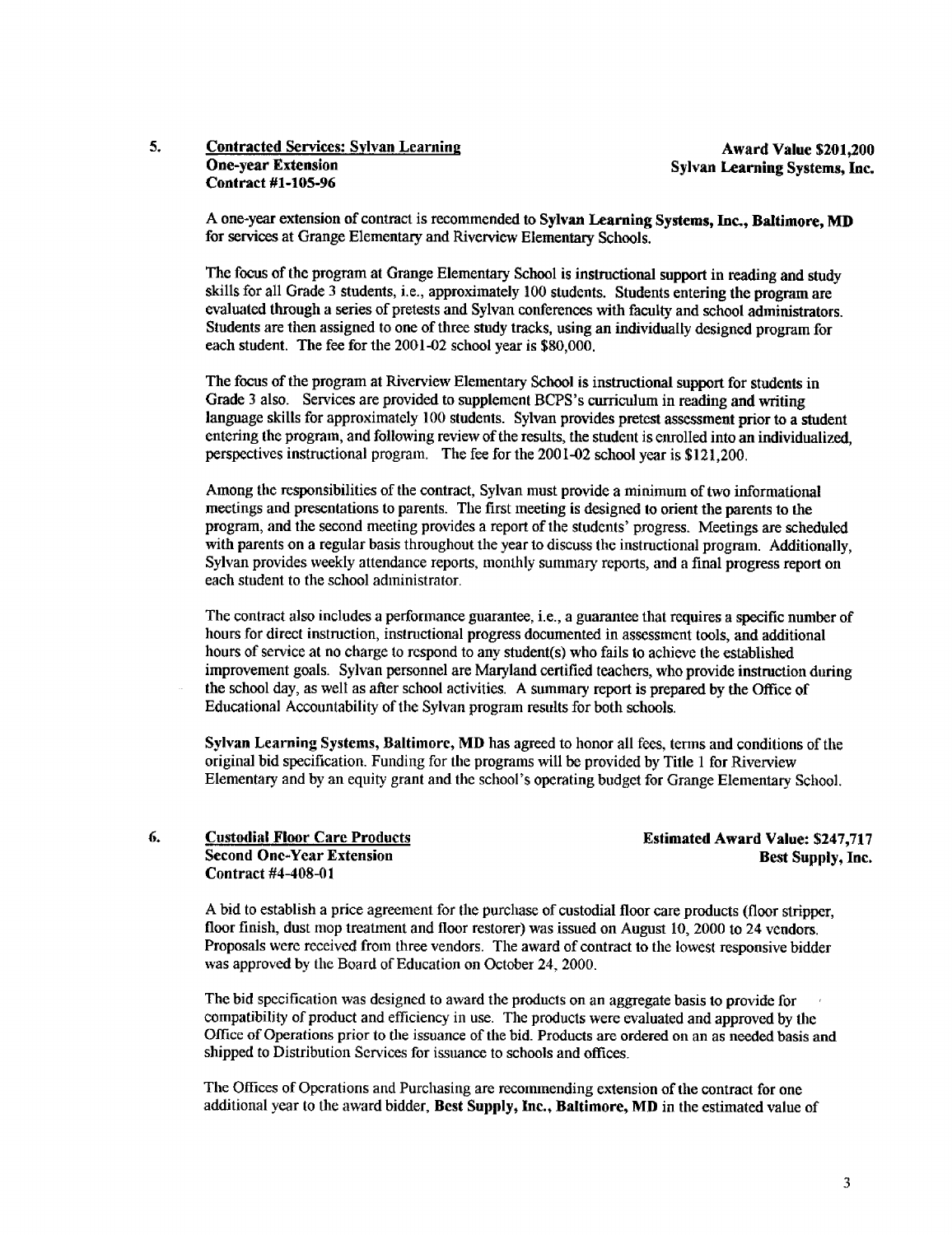\$247,717. The vendor has agreed to honor the specifications and all relative terms and conditions. Funding will be provided by the operating budget of the Office of Operations.

#### 7. Equipment Contract: Various Grounds Equipment<br>Contract #3-308-02 Various Vendors Estimated Award Value: \$150,000

The bid was issued on June 14, 2001 to 25 vendors to provide a firm fixed price for various grounds equipment. Proposals were received from <sup>16</sup> vendors, including three no bids. The specifications were developed in conjunction with the Office of Operations and the bidders at a pre-bid meeting. Recommendation of award is to the following vendors as the responsive and responsible bidder offering the most favorable bid price:

| Ceresville Ford New Holland, Frederick, MD   | Tractor, Stump Grinder                           |
|----------------------------------------------|--------------------------------------------------|
| G.L. Cornell Co., Gaithersburg, MD           | <b>Tractor</b>                                   |
| Henry Hartman, Hanover, PA                   | <b>Tractor and Power Blower Attachment</b>       |
| Kohler Equipment, Upper Marlboro, MD         | Trimmer, Hedge Trimmer, Power Blower             |
| Liberty Discount Lawn Equipment, Upperco, MD | Chain Saw, Pole Pruner, Push Type Mower,         |
|                                              | HedgeTrimmer                                     |
| Lyons & Lyons Sales Co., Inc, Glen Arm, MD   | Edger, Walk-Behind Mower                         |
| Precision Small Engines, College Park, MD    | Sod Cutter                                       |
| Security Equipment Co., Baltimore, MD        | Stump Grinder                                    |
| Suburban Sales & Rentals, Cockeysville, MD   | Pan Tamper                                       |
| Walter G. Coale Inc., Churchville, MD        | Compact Tractor, Rotary Cutter, Tractor, Trailer |

Funding will be provided from the Office of Operations operating budget.

#### 8. Music Instruments

Contract #4-401-02

Estimated Award Value: \$537,656 Various Vendors

A bid for the purchase of music instruments for all schools was issued on June 14, 2001 to 16 vendors. Proposals were received from seven vendors. One bidder submitted a no-bid response .

Award of contract is recommended to the lowest responsive bidders meeting all specifications :

#### Brooks Mays Music Company, Dallas, TX

Alto Sax Outfit, Tenor Sax Outfit, Double French Horn Outfit, Euphonium, Upright Tuba Outfit, Sousaphone, Marching Mellophone, Violin Outfits, Viola Outfits, Cello Outfits, Orchestra Bells, Tubular Chimes, Vibraphone, Timpani

#### Menchey Music Service, Inc., Hanover, PA

Cello Outfit, Bass Drum w/Stand, Concert Steel Bells, Marching Bass Drums

## Music Mall, Inc., Lowell, MA

Cymbals, 16" Med.

#### Stu's Music Shop, Inc., Westminster MD

Piccolo Outfits, Flute Outfits, Oboe Outfits, Bassoon Outfit, Clarinet Outfit, Trumpet Outfit, Trombone Outfit, Marching Tuba Outfit, String Bass Outfit, Snare Drum Outfit, Suspended Bass Drum w/Stand, Timpani Set, Concert Tom-Toms, Marching Snare Drum

 $\ddot{\phantom{a}}$ 

#### The Woodwind & Brasswind, Southbend, IN

Upright Tuba Outfit, Crash Cymbals (various sizes), Marching Mufti-Toms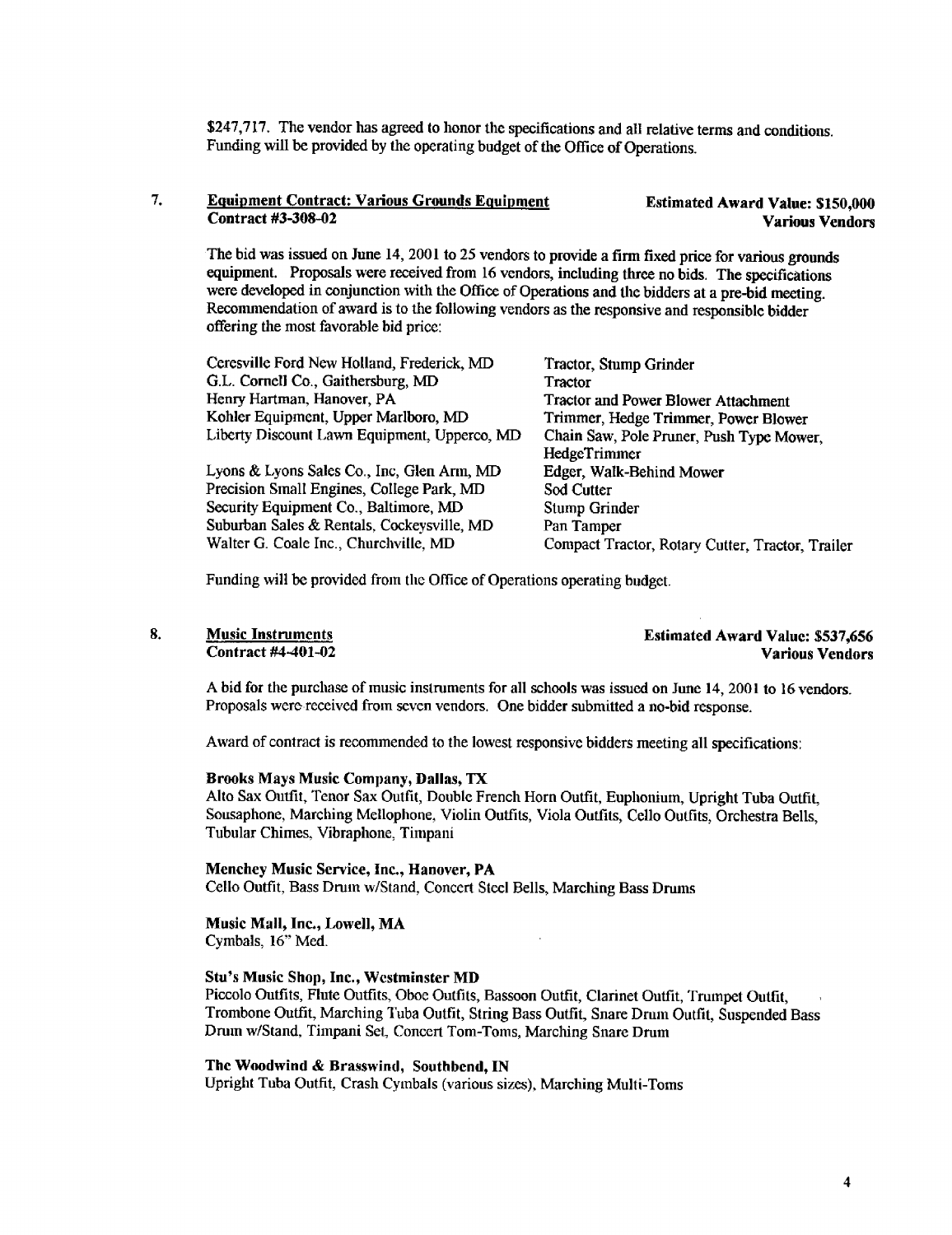#### Washington Music Center, Inc., Wheaton, MD

Contra-Alto Clarinet Outfit, Upright Tuba Outfits, String Bass Outfit wlBag, Suspended Cymbals 18", Paiste Gong

West Manor Music, Bronx, NY

Bass Clarinet Outfit, Baritone Sax, Xylophone w/Cover, Timpani 26" & 29", Timpani 23"

The estimated contract value is \$537,656 . Funding will be provided by the operating budget of the Office of Music.

9. **Office Equipment Estimated Award Value: \$500,000** Contract #2-273-01 (over two years)

A two-year bid with the option oftwo one-year extensions for general office equipment was issued on June 14, 2001 to 18 vendors . Proposals were received from seven vendors . Ten vendors submitted a no-bid response. The bid supports the purchase of 16 types of equipment and will allow the schools/offices to choose the specific equipment best suited to their needs.

Recommendation of awards of contract are to the lowest bidders meeting all specifications as follows :

#### Copy Duplicators

Advance Business Systems, Cockeysville, MD For Gestetner and Savin models<br>
Duplicator Sales, Inc. Towson, MD For Standard model Duplicator Sales, Inc, Towson, MD For Standard mo<br>
CNE Ricoh. Baltimore. MD For Ricoh model The Ricoh, Baltimore, MD<br> **CNE Ricoh, Baltimore, MD** For Riso model<br>
For Riso model John Enoch, Inc, Baltimore, MD

#### Dictation Equipment

Rudolph Information Systems Inc, Baltimore, MD For Sanyo models<br>John Enoch, Inc, Baltimore, MD For Olympus models John Enoch, Inc, Baltimore, MD

#### Calculators

John Enoch, Inc, Baltimore, MD<br>
Rudolph Information Systems Inc, Baltimore, MD For Adler Royal model Rudolph Information Systems Inc, Baltimore, MD

#### **Typewriters**

Rudolph Information Systems Inc, Baltimore, MD For Swintec models<br>Innovative Copy Products, Inc, Glen Burnie, MD For Nakajima models Innovative Copy Products, Inc, Glen Burnie, MD

The estimated award value over a two-year contract term is \$500,000. Funding will be provided by the operating budgets of individual schools and offices .

#### 10. Paragon Mailing System Award Value: \$31,526<br>State Contract #001B0900551 Pitney Bowes State Contract #001B0900551

Distribution Services wishes to purchase the Pitney Bowes Paragon Il mailing system utilizing the State of Maryland Contract #001B0900551. This system includes the postal meter, the 100 pound scale, the accounting system, a one year maintenance contract and training for personnel. The purchase is necessary as the current machine is ten years old, frequently breaks and parts are no longer available for repairs.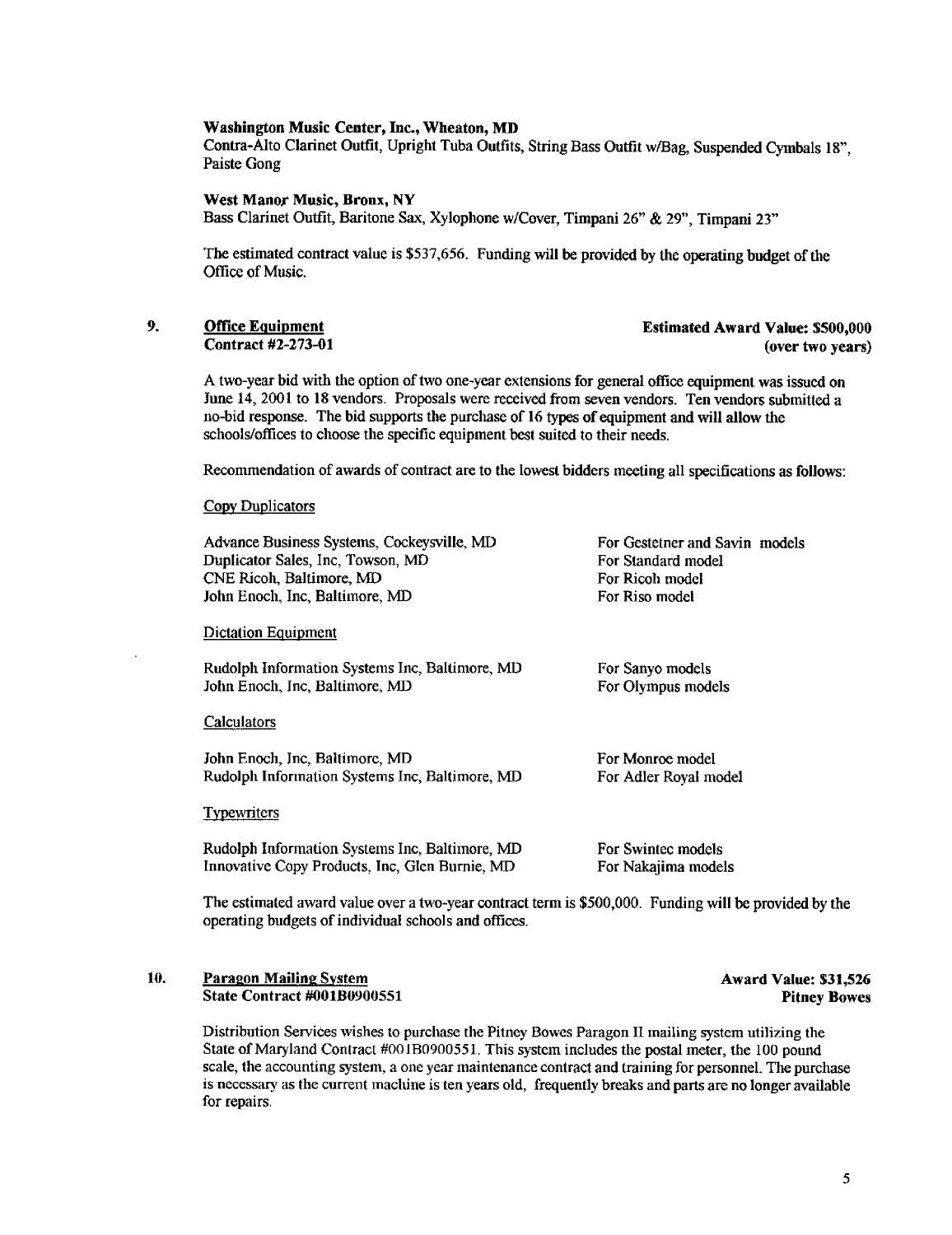The accounting capabilities of this machine will allow the Distribution Center to offer all schools and offices the ability to take advantage of the discount that the US Postal Service allows on First Class mail.

Funding will be provided through the Office of Distribution and Print Services operating budget.

## 11. Supplies Contract: Video Lab Equipment<br>
Projected Award Value: \$50,000<br>
Rien Jay Productions, Inc. Contract # 3-337-00

Bleu Jay Productions, Inc.

The bid was issued on April 13, 2000 to qualify and select vendor(s) to provide video lab equipment at a firm fixed price for the term of the bid. Installation is not included in the bid prices and, if required, will require an extra charge. Bids were issued to 33 vendors. Proposals were received from 11 vendors. The specifications were developed in conjunction with the Education Channel, and with the potential bidders at a pre-bid meeting. The contract provides, upon mutual agreement, a provision for extension of up to one year. The Office of Purchasing is recommending an extension of this contract to Bleu Jay Productions, Inc. of Bel Air, MD for various graphics workstation equipment

The value of the award is estimated at \$50,000. Funding will be provided from the operating budget of the school and grant funding.

### 12. Wireless Micropbone Amplification System Estimated Award Value: \$130,000 for Classrooms Contract # 3-314-02

The bid was issued on June 21, 2001 to five vendors to provide a firm fixed price for fully functional wireless microphones and the associated speaker and amplification systems for use in individual classrooms. Proposals were received from two vendors . The specifications were developed in conjunction with the staff at the school and the BCPS audiologist . The school in consultation with the audiologist will decided which system best meets the requirements of a particular school. The bid specifications requires the vendor to advise BCPS on the set-up of the equipment within the individual classrooms to obtain the best results and train the BCPS staff at the school site in the proper use of equipment. The vendor also agrees to provide follow-up consultation for a period of one year from the date of purchase.

Recommendation of award is to the following vendors as the responsive and responsible bidder offering the base bid price for the following systems :

| Item $#$     | Vendor                                                             | Item                     | Price      |
|--------------|--------------------------------------------------------------------|--------------------------|------------|
| $\mathbf{I}$ | Light Speed Technologies, Lake Oswego, OR Special Frequency System |                          | \$751.00   |
|              | Phonic Ear, Inc., Petaluma, CA                                     | Special Frequency System | \$778.00   |
| 2            | Phonic Ear, Inc., Petaluma, CA                                     | <b>Infrared System</b>   | \$1,133.00 |
| 3            | Phonic Ear, Inc., Petaluma, CA                                     | <b>FM</b> System         | \$778.00   |

Funding will be provided from Grants, Capital Budget and individual school operating budgets .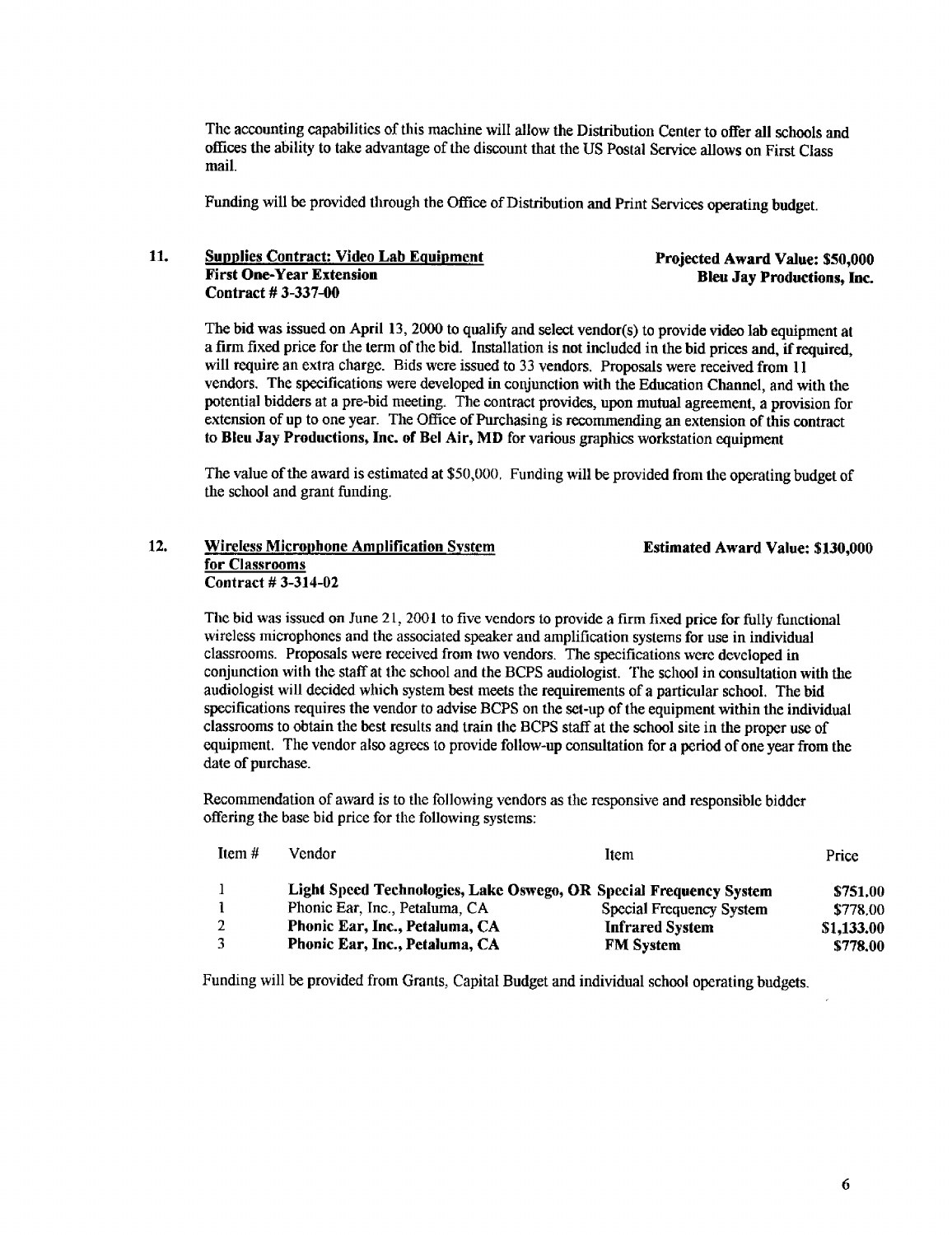#### 13. Purchasing: Relocatable Modular Classrooms Estimated Award Value: \$500,000 Contract #3-305-99

A three-year bid was issued on February 8, <sup>2001</sup> to <sup>18</sup> vendors to obtain <sup>a</sup> firm fixed price for single and double relocatable modular classrooms that are to be custom built to Baltimore County Public School specifications. Proposals were received from four vendors, including one no bid. The specifications were developed in conjunction with the Office of Maintenance, Office of Construction, Office of Grounds, and the bidders at a pre-bid.

Recommendation of award is to Allspace International, Allenhurst, NJ, EMH Environmental Inc., Glenwood, MD and Valley Modular Offices, Inc., Aberdeen, MD as the responsive and responsible bidders offering the most favorable bid prices. The Primary Award Bidder is in bold print, the Secondary Award Bidder is in italicized print, and the Tertiary Award Bidder is in regular print.

|                                                                                                                                                     | Allspace<br>International | <b>EMH</b><br>Environmental<br>Inc. | Valley<br>Modular<br>Offices Inc. |
|-----------------------------------------------------------------------------------------------------------------------------------------------------|---------------------------|-------------------------------------|-----------------------------------|
| Item Description                                                                                                                                    |                           |                                     |                                   |
| Purchase Price for one Single<br>Classroom Unit with the exterior<br>walls constructed with steel studs<br>and an "outrigger type"<br>construction: | \$63,752.00               | \$0.00                              | \$59,965.00                       |
| Purchase Price for one Single<br>Classroom Unit with the exterior<br>walls constructed with wood studs<br>and an "outrigger type"<br>construction:  | \$59,299.00               | \$0.00                              | \$56,034.00                       |
| Purchase Price for one Single<br>Classroom Unit with the<br>exterior walls constructed with<br>steel studs and a "perimeter type"<br>construction:  | \$65,351,00               | \$51,376.00                         | \$62,200.00                       |
| Purchase Price for one Single<br>Classroom Unit with the exterior<br>walls constructed with wood studs<br>and a "perimeter type"<br>construction:   | \$52,191.00               | \$50,687.00                         | \$58,356.00                       |
| Purchase Price for one Double<br>Classroom Unit with the exterior<br>walls constructed with steel studs<br>and an "outrigger type"<br>construction: | \$110,184.00              | \$0.00                              | \$106,935.00                      |
| Purchase Price for one Double<br>Classroom Unit with the exterior<br>walls constructed with wood studs<br>and an "outrigger type"<br>construction:  | <i>S101.218.00</i>        | \$0.00                              | \$96,388.00                       |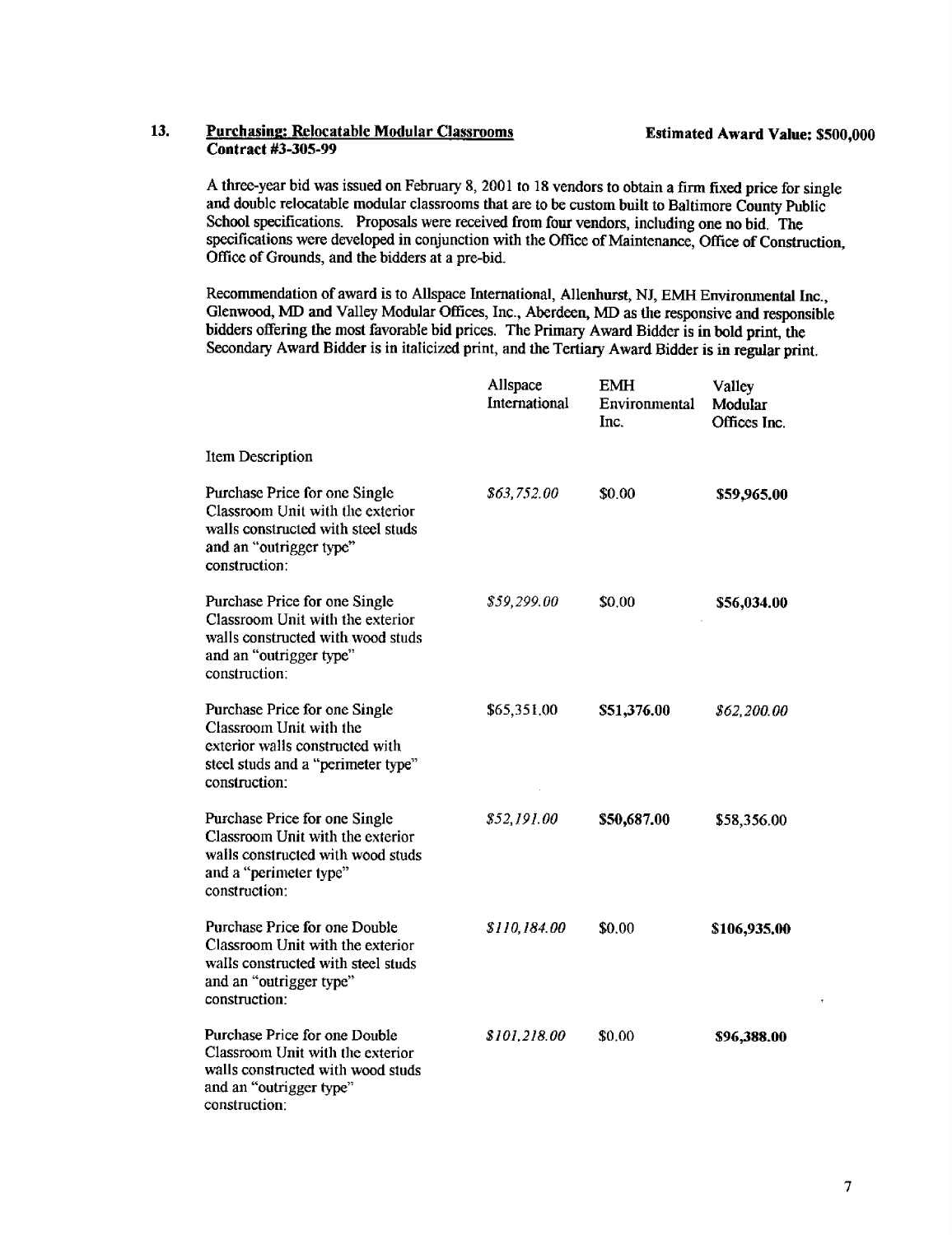| Purchase Price for one Double<br>Classroom Unit with the exterior<br>walls constructed with steel studs<br>and a "perimeter type"<br>construction: | \$113,876.00 | \$96,055.00 | \$106.529.00 |
|----------------------------------------------------------------------------------------------------------------------------------------------------|--------------|-------------|--------------|
| Purchase Price for one Double<br>Classroom Unit with the exterior<br>walls constructed with wood studs<br>and a "perimeter type"<br>construction:  | \$106,616.00 | \$95.024.00 | \$92,588,00  |

Classrooms will be purchased based on analysis of need and as funding becomes available within the operating budget.

14. Contracted Services: Office Disassembly<br>
8. Restoration, Re-routing of Network Contraction, Inc. & Restoration, Re-routing of Network and Security Systems-Timonium Offices Increase Amount Contract # 3-362-01

On June 12, 2001 the Board of Education approved an award to Douron, Inc., Owings Mills, MD for \$250,910 for the skilled labor to disassemble, transport, store and reassemble the office partitions for the remodeling project of the Timonium Offices. The design of the new configuration of various office cubicles to accommodate additional personnel relocated to multiple locations requires the purchase of additional partitions and connecting hardware. The Office of Fiscal Services is requesting an additional \$50,000 to fund these items.

Funding for this project will be provided from the operating budget.